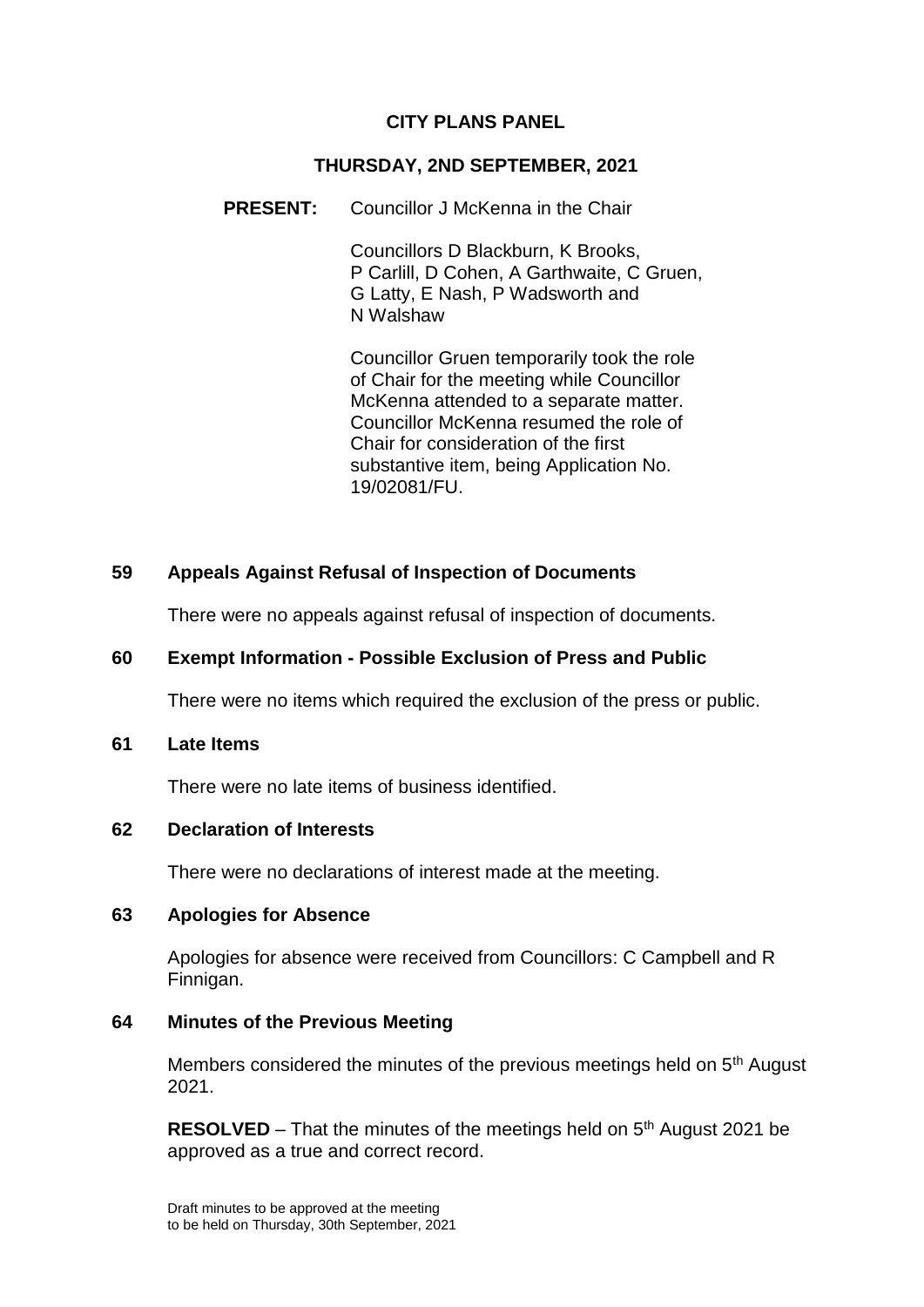### **65 Matters Arising from the Minutes**

There were no issues raised under matters arising.

### **66 Application No. 19/02081/FU - Full Planning Application for residential development and ancillary flexible commercial space (use class A1, A2, A3, A4, B1 and D1) on land at Ellerby Road and East Street, Cross Green, Leeds.**

With reference to the meeting of 22<sup>nd</sup> October 2020 when Members deferred consideration of this item to allow further discussions to take place around alternative design solutions, including; the use of different materials, improved appearance of the central parking area and greenspace, provision of increased electric vehicle charging points and more affordable housing. It was also reported that this application had been discussed and views expressed at a Members informal design workshop held on 7<sup>th</sup> April 2021.

The Chief Planning Officer now submitted a further report stating that the applicant had submitted revised plans in response to the comments received previously, a summary of the amendments was set out in paragraph 1.6 of the submitted report.

Site photographs and plans were displayed and referred to throughout the discussion of the application.

The Planning Group Manager addressed the Panel, speaking in detail about the proposal but with a focus on the elements of the proposal that had been amended or altered since the meeting of October 2020 (as per the Officer report). The Planning Group Manager thereby highlighted the following:

- Site / location / context
- Site identified for housing development in the Local Plan
- Site history
- Nearby Heritage Assets
- Character of the surrounding area
- Views from inside and outside the proposed development
- The proposal Residential development (345 flats) and ancillary flexible commercial space (use class A1, A2, A3, A4, B1 and D1)
- The inclusion of 2 additional floors
- Revisions to the facade
- Improved relationship with East Street
- Enhanced Courtvard area
- 124 car parking spaces
- 31 electric vehicle charging points with infrastructure to facilitate provision for a further 72 electric vehicles charging points on completion (Total 103 electric vehicle charging points)
- Greenspace provision, 40 new trees
- New pedestrian route from Ellerby Road
- 18 discounted rental flats

Draft minutes to be approved at the meeting to be held on Thursday, 30th September, 2021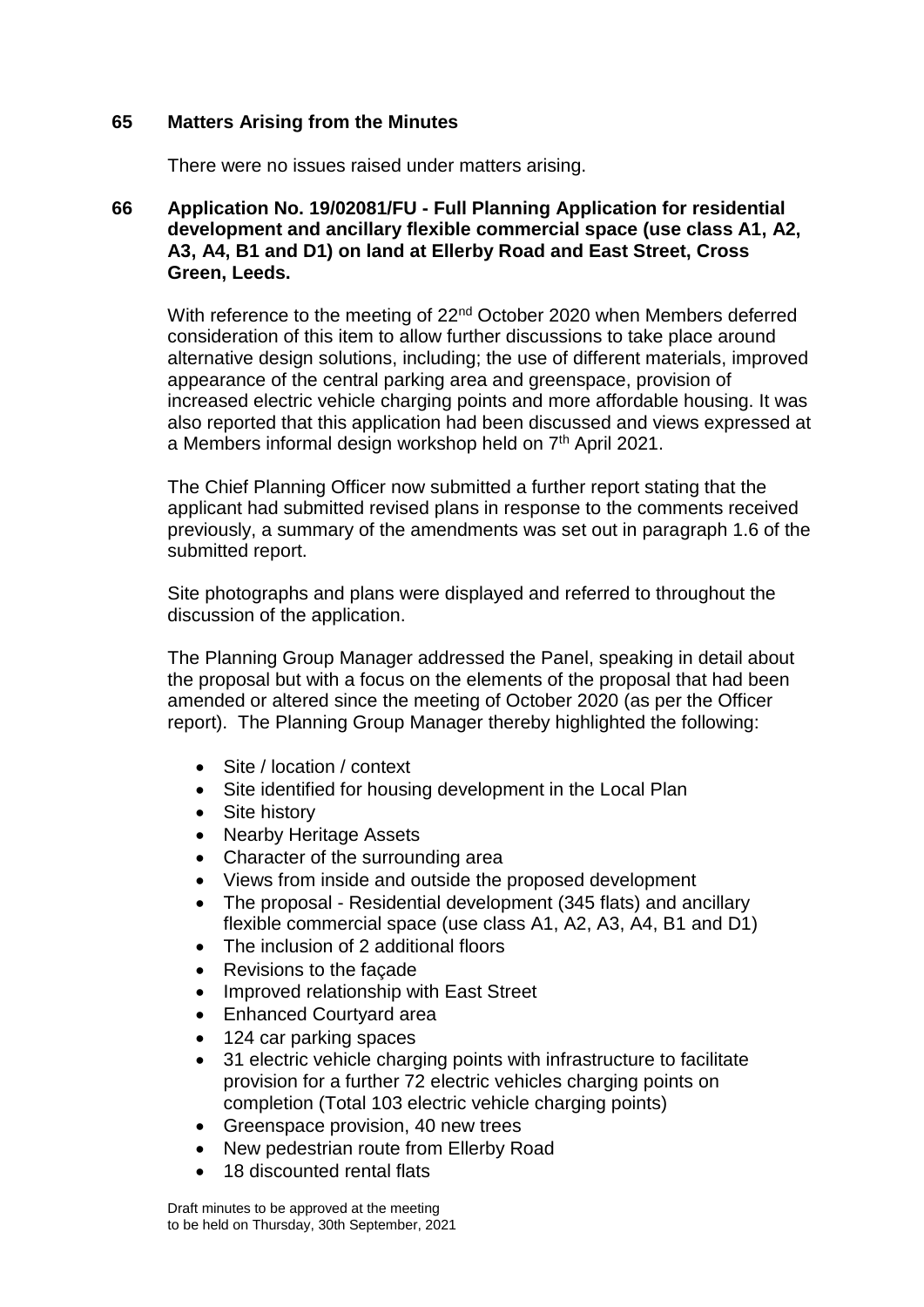- Materials: red brick, with stack bond and corbel detailing, and an alternative light brick façade (More variety less uniformity)
- Ground floor active frontages

The Planning Group Manager reported the receipt of a late objection from a local resident who was of the view that the previous concerns had not been satisfactorily addressed, the design was architecturally uninspiring, the appearance of the car park was not acceptable, there would be a loss of views, daylight and sunlight to adjacent flats, there would be an adverse impact on the setting of St Saviours Church, there had been a lack of consultation from the developer and there was still insufficient affordable housing.

In responding to the matters raised, Members were advised that – although block B would be sited only 10m away from the adjacent apartment development of 'Public Haus' and would increase in height by one storey – it would be of a similar height to 'Public Haus' due to the lower site levels and would be sited to the north side of 'Public Haus', leaving a mostly open westerly aspect to the proposed central courtyard from 'Public Haus'. As a result, officers are of the view that there will not be an unacceptable loss of daylight and sunlight to the existing residential windows. The loss of uninterrupted views across a vacant allocated development site is not a material planning consideration. The key view from East Street of St. Saviours Church through the site would be retained. Other concerns relating to the appearance of the car park, architecture and affordable housing and viability have been addressed in the report and presentation.

The Planning Group Manager also reported receipt of comments from a Leeds resident who grew up in the area and still had many friends in the area. They want to see the site tidied up and ask that the greenspace contribution was ring fenced to be spent on the Bow Street recreation ground. In response Members were advised that implementation of the development would realise a regeneration of the site and the greenspace contribution will be directed to the local recreation ground.

Members raised the following questions to officers:

- Could the car park be tarmacked, the use of grasscrete could look untidy and is only intended for use where there will be occasional car parking. Another Member commented that, in the winter months, grasscrete could become muddy and suggested more robust paving as an alternative.
- The additional electric vehicle charging infrastructure, how would this be brought into use.
- Could more greenery be introduced around the building, possible green walls

In responding to the issues raised, officers and the scheme architect said: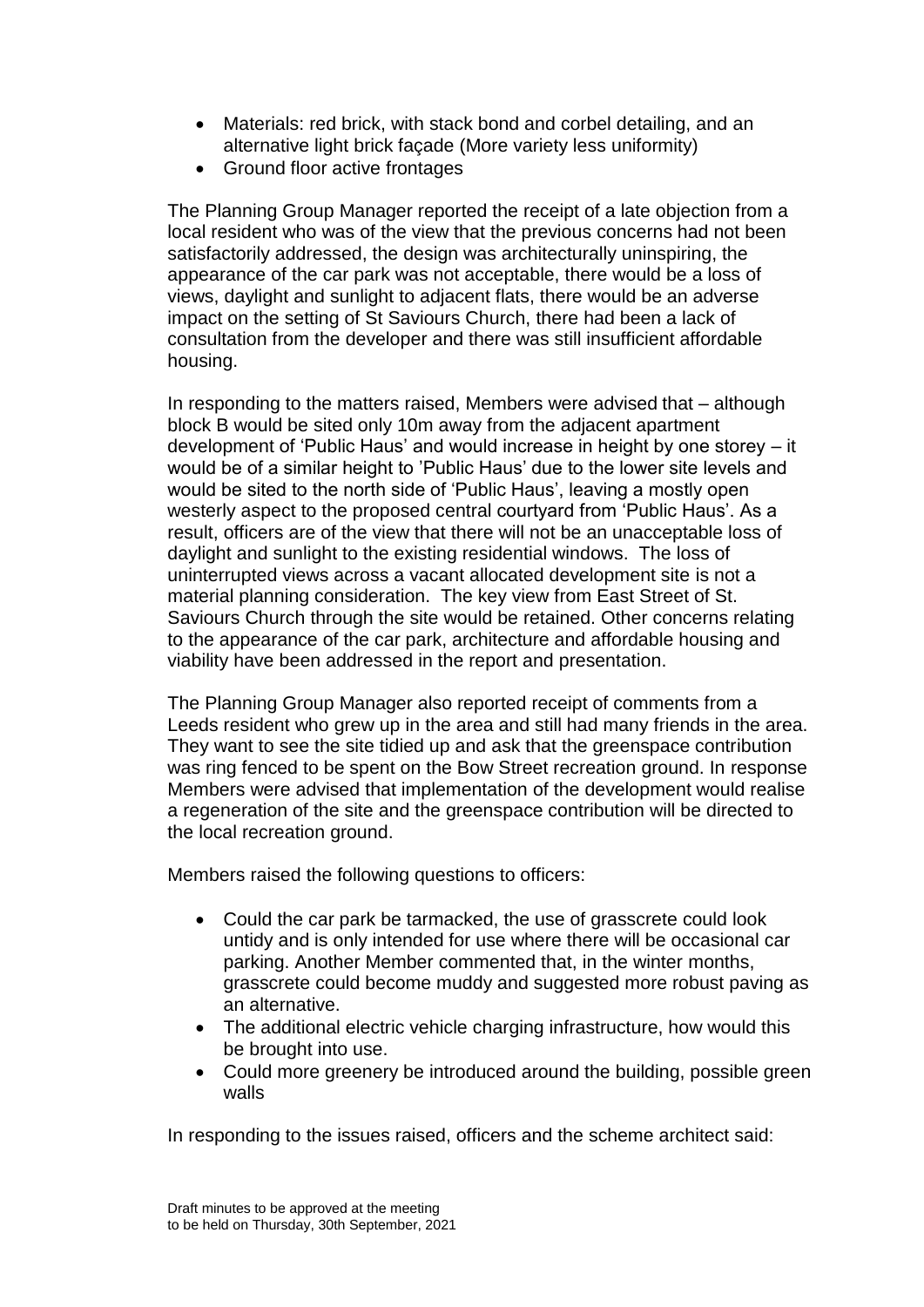- The use of grasscrete was intended to soften the car park area. The Architect said the intention was to keep the area green but, alternative materials could be considered
- Members were informed that there had been the commitment at this stage from the developer to provide a minimum number of electric vehicle points. Any need for further electric vehicle points would be monitored and reviewed via the Travel plan obligation
- The Architect suggested it may be possible to reposition the entrance and introduce more planters, but green walls were not in keeping with the design
- Further, any significant alteration to the East Street façade and frontage could lead to loss of accommodation, which was much needed, as part of the proposal
- Surface treatment and provision of surrounding greenery would all come forward as part of the detailed proposals and were to be decided on in future, so the Members' suggestions may be incorporated

In offering comments Members stated the following:

- Members welcomed the proposals suggesting considerable progress had been made.
- It was suggested that this Panel had a number of Members who had extensive knowledge of landscaping and horticulture, developers should note the comments on the appropriateness of grasscrete for the central car park.

In summing up, the Planning Group Manager noted the Member concerns about the use of grasscrete and advised that this will be considered further with the applicant to ensure the surfacing treatment would be robust and appropriate for the car park use.

In drawing the discussion to a conclusion, the Chair suggested there appeared to be a lot of support for this development.

It was moved and seconded that the application be approved in accordance with the report recommendation.

Upon being put to the vote, the motion was passed unanimously.

# **RESOLVED –**

**(i)** That the application be deferred and delegated to the Chief Planning Officer for approval subject to the conditions specified in Appendix 2 of the submitted report (and amendment to or addition of any others which he might consider appropriate) and the completion of a Section 106 agreement to include the following obligations: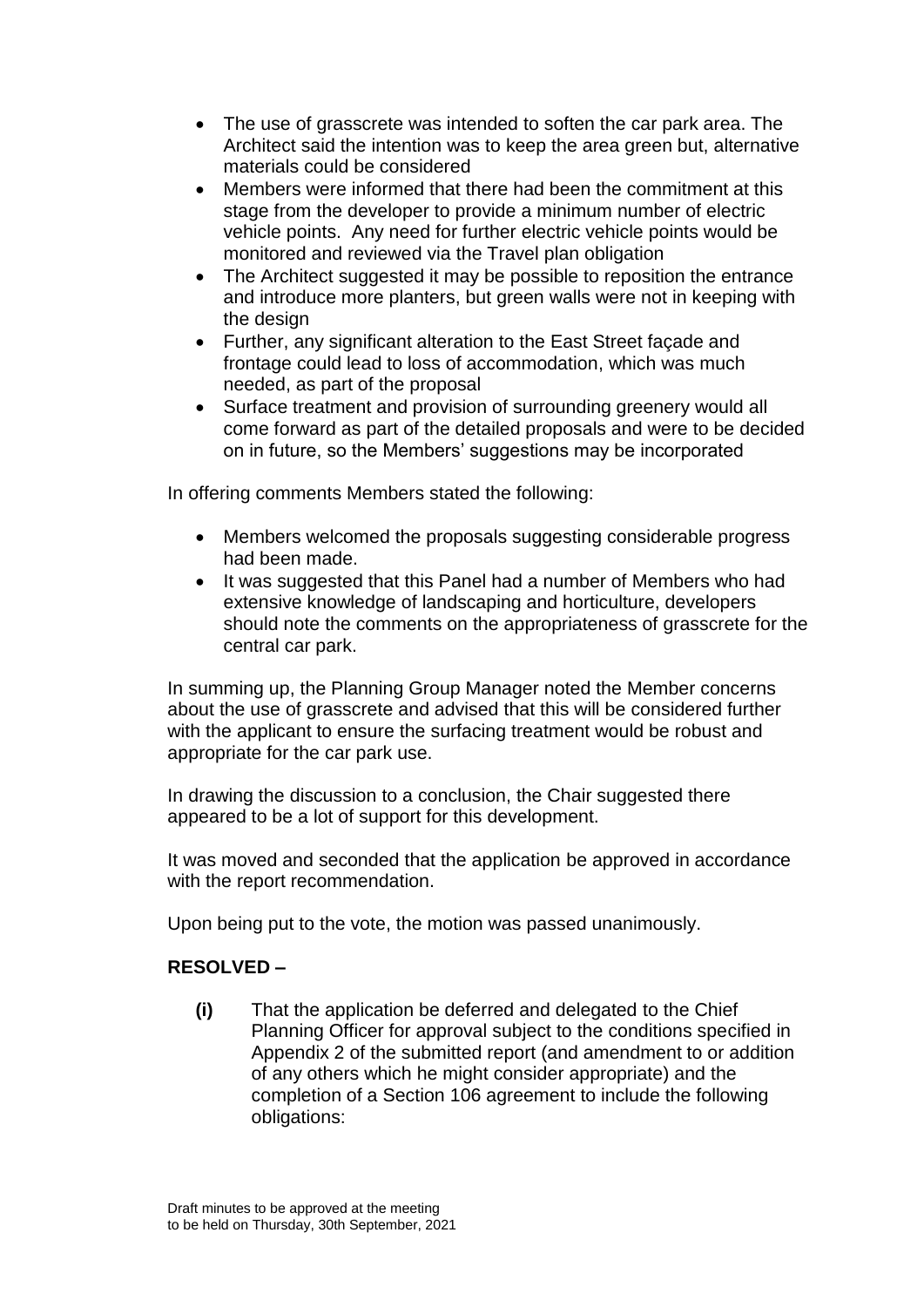- Affordable housing provision of 18 discounted rent (80% market rent) flats on-site subject to an overage clause upon practical completion of the development
- On-site publicly accessible greenspace at the northern part of the site
- Off-site greenspace contribution for improvements to Bow Street Recreation Ground £295,635.21
- Mitigation for removal of on-street, car parking space £6000
- Residential Travel Fund £80,580,50
- Enhancement to local TROs if necessary, as a direct result of the development
- Travel plan monitoring fee £4332
- Cooperation with local jobs and skill initiatives
- **(ii)** In the event of the Section 106 Agreement not having been completed within 3 months of the resolution to grant planning permission, the final determination of the application shall be delegated to the Chief Planning Officer.

# **67 Draft Planning Brief for the Temple District, South Bank, Leeds.**

Members considered a report by the Chief Planning Officer which invited Panel to comment on the draft Temple District Planning Brief as part of the consultation process.

Site photographs and plans were displayed and referred to throughout the discussion of the application.

The lead Policy Officer addressed the Panel, speaking in detail about the proposal and highlighted the following themes within the Draft Planning Brief:

- Development principles: Strategic principles
- Climate ready and nature friendly approach to placemaking
- Green space, Public realm and Open space
- Green and blue infrastructure
- **Biodiversity**
- Drainage and flood risk
- Sustainable design
- Connectivity and permeability
- Connectivity and communities
- Uses and ground conditions
- Heritage
- Scale and massing
- Design and character
- Delivery
- Guidance for beyond Temple District boundary
- Consultation and engagement
- Next steps

Draft minutes to be approved at the meeting to be held on Thursday, 30th September, 2021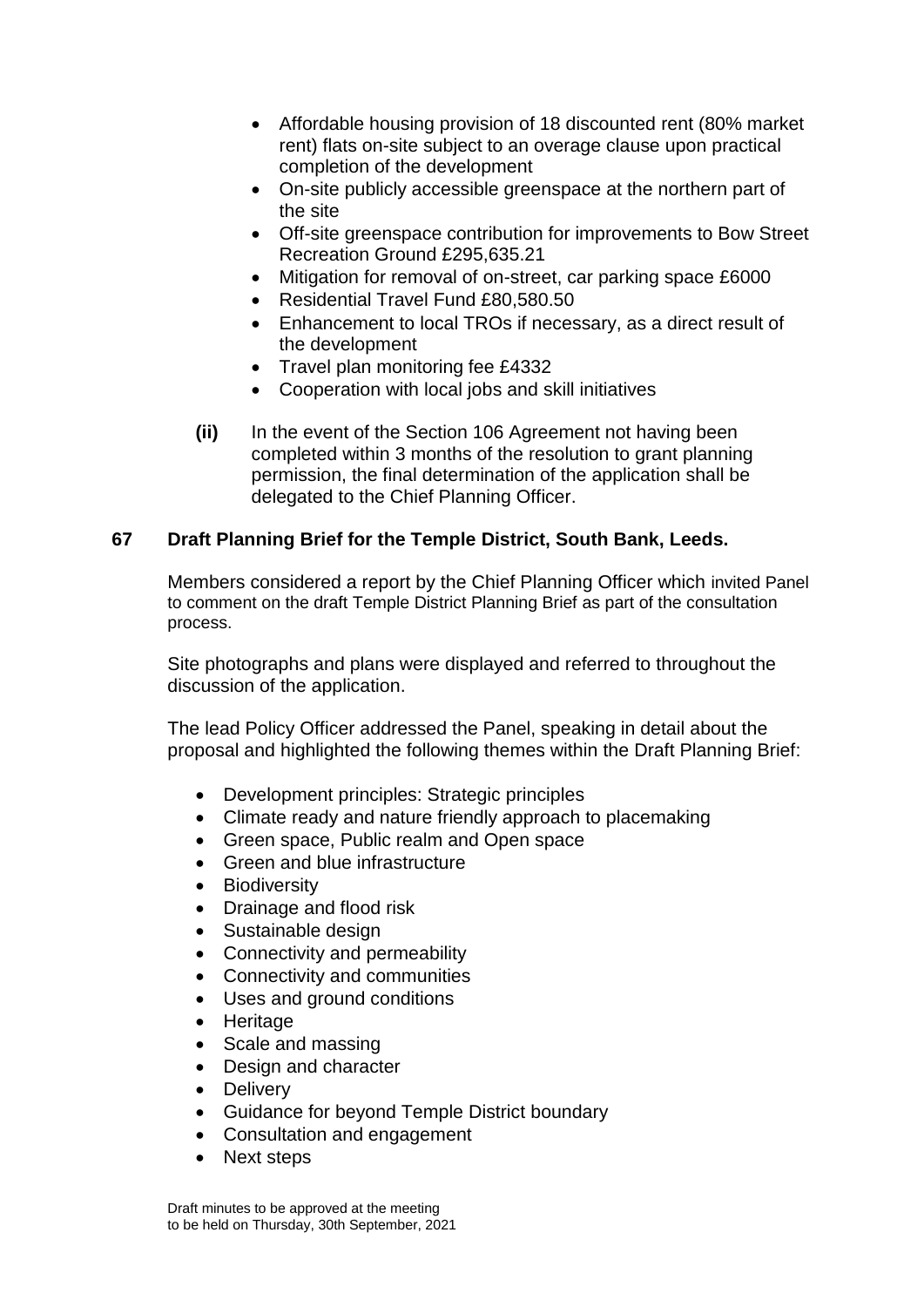Members raised the following issues

- Would the plan provide detailed guidance on the mix of different uses
- How is this Planning Brief different to current policies, would it define the council's expectations and what development would be acceptable in this area
- There would be a need to build in inclusivity but there were no details on the nature of affordable housing
- How binding is the brief intended to be? What is the level of planning weight to be given to it?
- That the Planning Brief has a strong heritage focus was welcomed: there has been a long aspiration to have a walking route through this area (bottom of Beeston Road into the City Centre)

In responding to the issues raised, Officers said:

- Members were informed that the Site Allocation Plan (SAP) allocates use of land across the city, including in this area, and the SAP encouraged a mixture of uses in the area and that the details of mixed use schemes would be determined through the receipt of planning applications
- The Planning Brief does not alter allocations in the SAP and the SAP would expect to be followed
- Members were informed that a lot of interlocking policies were contained within the development plan for this area. The Planning Brief does not in any way look to 'water down' policies within the development plan, but brings them together in one comprehensive place for this area of the city. This Planning Brief provides an opportunity to focus and clarify that guidance and provides a stepping stone for shaping future development
- It was suggested that the future development of a Masterplan would steer potential developers as to what was expected/ required. There would be a need to reflect on any comments received during the consultation
- Inclusive development and matters such as affordable housing would be delivered through the current adopted policies including those for affordable housing
- Members were informed that the Planning Brief was based on existing policies and would serve as further detailed guidance for developers. It would be a material planning consideration.
- The Planning Brief does not create new policy but is grounded in existing policy. Once approved, it had weight as a form of guidance (distinct from policy), but it remains with Members to determine the weight to be attributed to the Planning Brief in their decision-making
- Members were informed that the brief wanted to support opportunities for improving pedestrian connectivity and the quality of the pedestrian environment, including connections to the south

In offering comments, Members noted the following: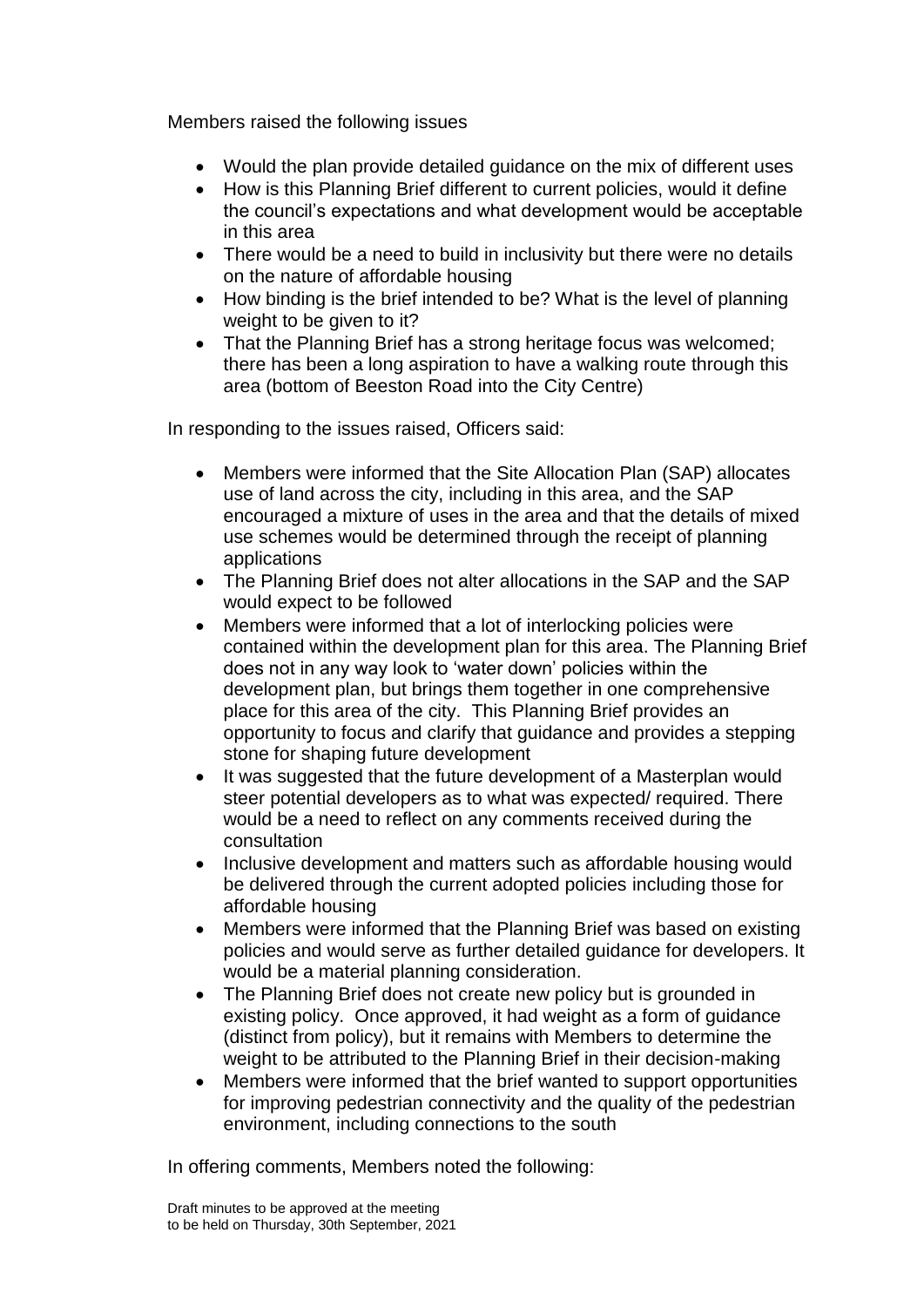- Members welcomed the concept of the Planning Brief commenting that it was important to see an overall planning framework/masterplan for this part of the city.
- Members appreciated the amount of work that had gone into all stages of the process in developing, writing and consulting on the Planning **Brief**
- Some anxiety was expressed about the weight to be attached to the guidance and the ability to require developer compliance with the guidance
- Members were concerned that a Planning Brief does not have "teeth" when compared to adopted policy

The Chair thanked Members and officers for their participation and contributions

**RESOLVED –** To note that, once approved, the draft Temple District Planning Brief would be presented at a future City Plans Panel as an informative note.

#### **68 PREAPP/20/00478 - Pre-application Presentation for a proposed mixed use scheme comprising two student residential accommodation buildings and a multi-use event building on the site of Yorkshire Bank, Merrion Way and land fronting Clay Pit Lane, Leeds LS2 8NZ.**

The Chief Planning Officer submitted a report which set out detail of a pre-application presentation for a proposed mixed-use scheme comprising two student residential accommodation buildings and a multi-use event building on the site of Yorkshire Bank, Merrion Way and land fronting Clay Pit Lane, Leeds LS2 8NZ.

Site photographs, plans, a model and materials were displayed and referred to throughout the discussion of the application.

The Planning Case Officer and applicant's representatives addressed the Panel, speaking in detail about the proposal and highlighted the following:

- Site / location / context
- The site is located within an area which was designated as a Prestige Development Area in the 2001 Unitary Development Plan where large scale, landmark, buildings were encouraged at a gateway into the City Centre. The Tall Buildings SPD, adopted in 2010, identified the area in which the site is located as having an opportunity for a cluster of tall buildings.
- Adjacent to Conservation Area (Grade II Listed Buildings located in Queen Square)
- The Yorkshire Bank Building dating from the early 1980's is clad in granite and embodies the solidity of a bank, symbolising Leeds' regional commercial position and is considered a non-designated heritage asset.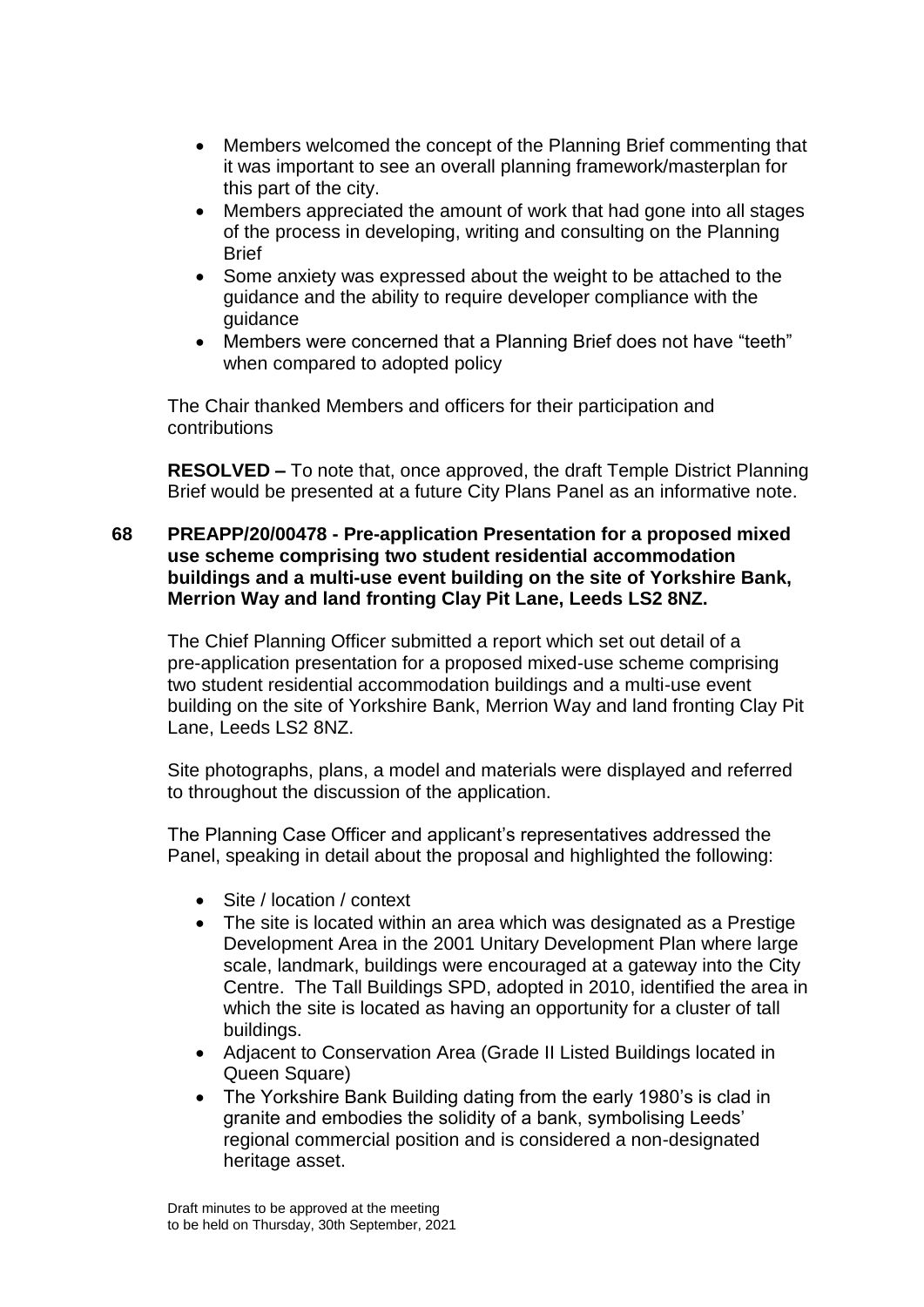- The proposal Redevelopment of Yorkshire Bank offices at 20 Merrion Way and two parcels of land to the north situated between Clay Pit Lane and Leeds Arena. The development would involve the demolition of the existing office building and the construction of a multistorey student residential accommodation development fronting Clay Pit Lane, Merrion Way and Brunswick Terrace; a second student accommodation building located between Clay Pit Lane and Elmwood Close and a multi-use event building abutting Clay Pit Lane to the west of Leeds Arena.
- Block A, would have a singular, symmetrical form comprising 11 angled facets. The building would rise to 38 storeys and contain 728 student bedrooms in a mix of 6-bedroom clusters (59%) and 296 studios (41%). The building would be serviced from Elmwood Close with the principal entrance point on Clay Pit Lane
- Block B, would be U-shaped, rising incrementally from the western 3 storey limb adjacent to Clay Pit Lane, to 7, 12 and 18 storeys along Merrion Way. The building would contain 543 student bedrooms, in a mix of 5 and 6-bedroom clusters (60%) and 216 studios (40%).
- The multi-purpose event building, located to the north of Block B, would have a total floor area of approximately 9,900sqm incorporating a main exhibition area of approximately 3,000sqm; a conference space of circa 1,700sqm; an 800-900 capacity auditorium; pre-function circulation space and bar areas; and supporting ancillary spaces.
- Form of the buildings and its relationship with the Leeds Arena (Views of the main frontage to be retained)
- Landscaping / public realm/ retain public access areas/ increased tree count
- All student accommodation meets emerging space standards
- The development would address climate change proposals and would include air source heat pumps and photovoltaic cells
- Materials Block A would be planar, faced in polished anodised aluminium with flush panels of clear glazing and ventilation panels. Block B, the external grid of the majority of this building would utilise a white masonry finish, projecting forward and framing the secondary layer of glazing and panelling behind. The central, 12-storey, element would sit a little further back and would employ a tighter grid than neighbouring elements. The lowest limb of the building, facing Clay Pit Lane, would utilise a similar expressed grid but finished in brickwork in response to its relationship with Queen Square.

Members raised the following questions to the developer's representatives:

- Could more details be provided about the low/zero carbon emission proposals.
- Could the area of greenspace at the northern end of the Yorkshire Bank building be retained
- A number of Members expressed concern about Block A's relationship to the Arena building, it was too tall, blocked views, over-shadowed and detracted from the Arena building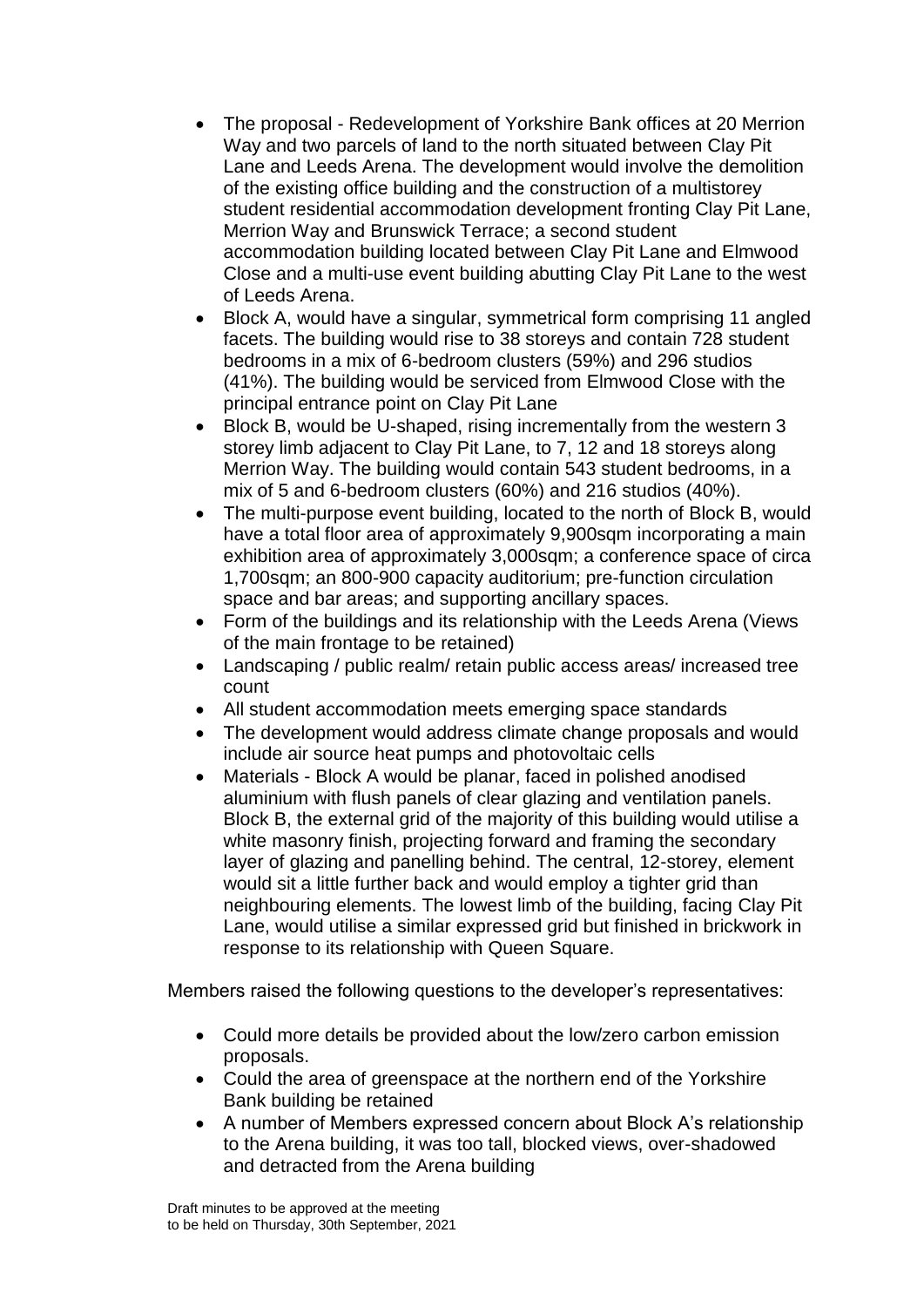• The shimmering effect of the building had the potential to create dazzle

In responding to the issues raised the developer's representatives said:

- The design, construction and operation of the buildings would seek to achieve low/ zero carbon emissions and would include a full electric system, incorporating; air source heat pumps, photovoltaic cells, the inclusion of specific mitigation design features and the procurement of locally-sourced sustainable materials
- The architect confirmed that the area of greenspace at the end of the Yorkshire Bank building would be looked at again
- The architect said that although the footprint of Building A was small, the tall, elegant crystal tower (130m in height) and unique in design would create an important counter point to the Arena whilst also retaining the view of the entrance
- Members were informed that a report on the potential of dazzle would be provided

In offering comments, Members noted the following:

- Members were generally impressed with the design of the crystal tower but expressed concern that the tower was too tall, it would create overshadow and would detract from the Arena building. This was not the right location for the crystal tower
- One Member suggested that any proposals for the northern development plot that entailed development above 7 storeys would block the views of the arena
- There was a need to see further design details about the multi-use event building
- The quantum of purpose-built student development in this area was a concern, particularly in light of changes to studying plans and arrangements resulting from the Covid-19 pandemic and Leeds is not just to be regarded as a student city. There was a need for strategic consideration of the levels of student accommodation being provided to avoid creating problems for the future
- The loss of greenspace/ trees was a concern, as well as open space for the public congregating in advance of visiting the Arena

In offering comments on the questions poised in the Officer Report:

- Members considered the loss of office accommodation and proposed use of the sites for a multi-use events' building and student accommodation was acceptable in principle. The amount and density of student accommodation in the area was highlighted as a concern.
- Members were supportive of the approach towards living conditions for the student accommodation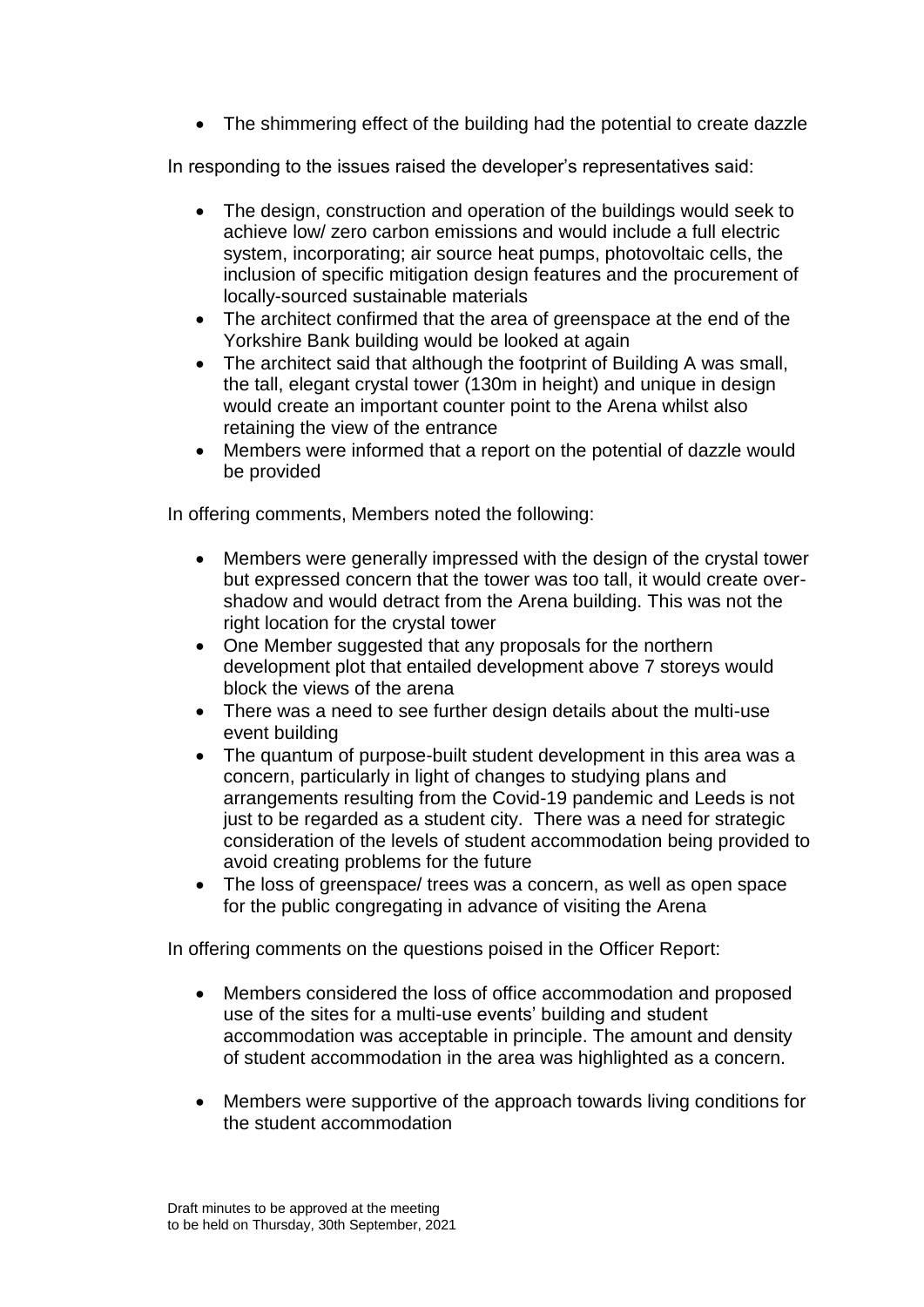- Members did not support the proposed scale and form of Block A and had concerns about the appearance of Block B. Further design details about the multi-use event building were required
- Members considered the development's proposed provisions for transportation and accessibility were acceptable
- Members did not support the approach to green space and landscaping around the development, particularly the loss of trees
- Members were supportive to the approach to sustainable development

The Chair thanked the developers for their attendance and presentation suggesting that Members welcomed iconic designs, but on this occasion the location was not right

### **RESOLVED –**

- (i) To note the details contained in the pre-application presentation
- (ii) That the developers be thanked for their attendance and presentation

# **69 PREAPP/20/00483 - Pre-Application Presentation for residential development and ancillary community and commercial uses at Former City Reach 1 & 2 Development Site, Kirkstall Road, Leeds LS3 1LH.**

The Chief Planning Officer submitted a report which set out detail of a pre-application presentation for a Hybrid planning application for a phased development comprising: Demolition of existing buildings and structures and preparatory works; Detailed planning permission for erection of four residential buildings (use class C3) and a student accommodation building with ground floor uses comprising any or all of retail, commercial, community, health and leisure (use classes E, F1 and/or F2) totalling up to 66,232sqm gross external area and associated means of access, parking, landscaping and associated infrastructure works; and Outline planning permission, to be implemented in phases, for mixed use development totalling up to 70,540sqm gross external area comprising residential use (C3) and other uses including all or some of the following: retail, leisure, commercial, health and community uses (use classes E, F1 and/or F2); car parking, new public spaces; hard and soft landscaping; cycle parking; access; servicing and other associated infrastructure and engineering works at Former City Reach 1 & 2 Development Site, Kirkstall Road, Leeds LS3 1LH.

Site photographs and plans were displayed and referred to throughout the discussion of the application.

The applicant's representatives addressed the Panel, speaking in detail about the proposal and highlighted the following: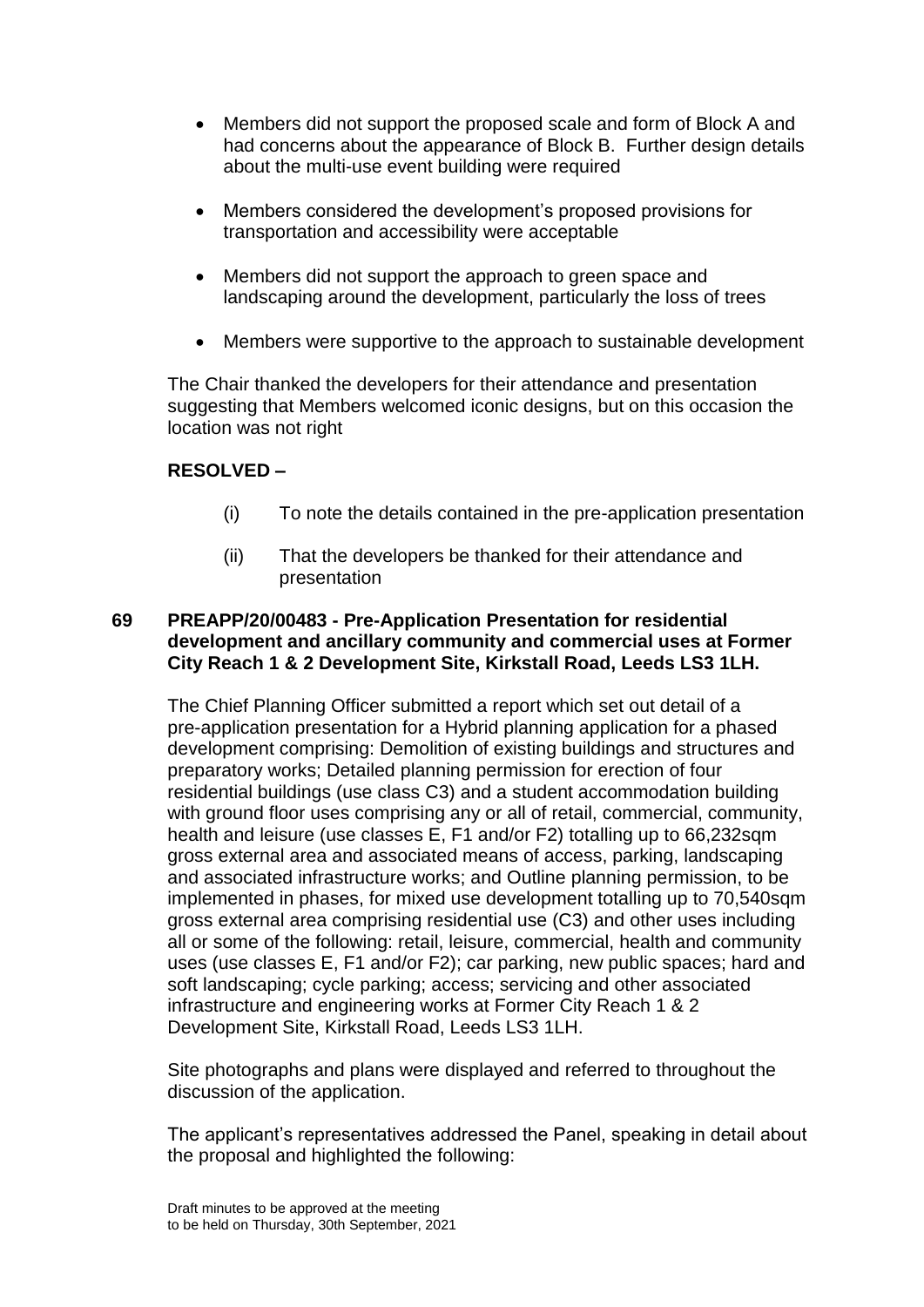- Site / location / context
- Former Yorkshire Chemicals Works and First Bus Depot site
- Existing consents
- Kirkstall Road Renaissance area
- The emerging proposals The introduction of 1,437 new homes and 362 student rooms, located across 11 buildings, with approximately 4,247sqm (GEA) of flexible ground floor commercial, leisure, cultural and community floorspace (use classes E, F1 and / or F2).
- The aim of the proposal to be at the heart of the development of a new community within the Kirkstall Road area
- Improvements to the Kikstall Road frontage
- Upgrade the pedestrian crossing and cycleway along the Kirkstall Road frontage
- Public realm
- Green link through the site to the river
- Riverside frontage
- New bridge crossing
- New east / west link
- Landscaping and public realm area provision (approximately 45% of the site area envisaged) – approximately 250 new trees to be planted across site
- The diversity of property type and tenure envisaged
- Central Square envisaged with proposed food court and play areas
- Shared vehicle routes
- 234 car parking spaces
- Swales and rain guards proposed to reduce the surface water run-off alongside a flood defence wall which would be purposefully integrated into the design of the park area so that it is not overly dominant or apparent

Members raised the following questions to the developer's representatives:

- What was the approach to low/zero carbon emissions on site
- How would the community space be managed
- The proposal suggests the delivery of up to 35% affordable housing, is that achievable
- What would be the price of the student accommodation would it be affordable
- Could the landscaped areas be more adventurous and include informal rather than formal play

In responding to the questions raised the developer's representatives said:

 Members were informed that the applicant proposed the use of air sourced heat pumps, photovoltaic panels and sustainable forms of travel; cycling (dedicated cycle hub) to encourage more walking, and overall had aspirations as a developer to be carbon neutral by 2030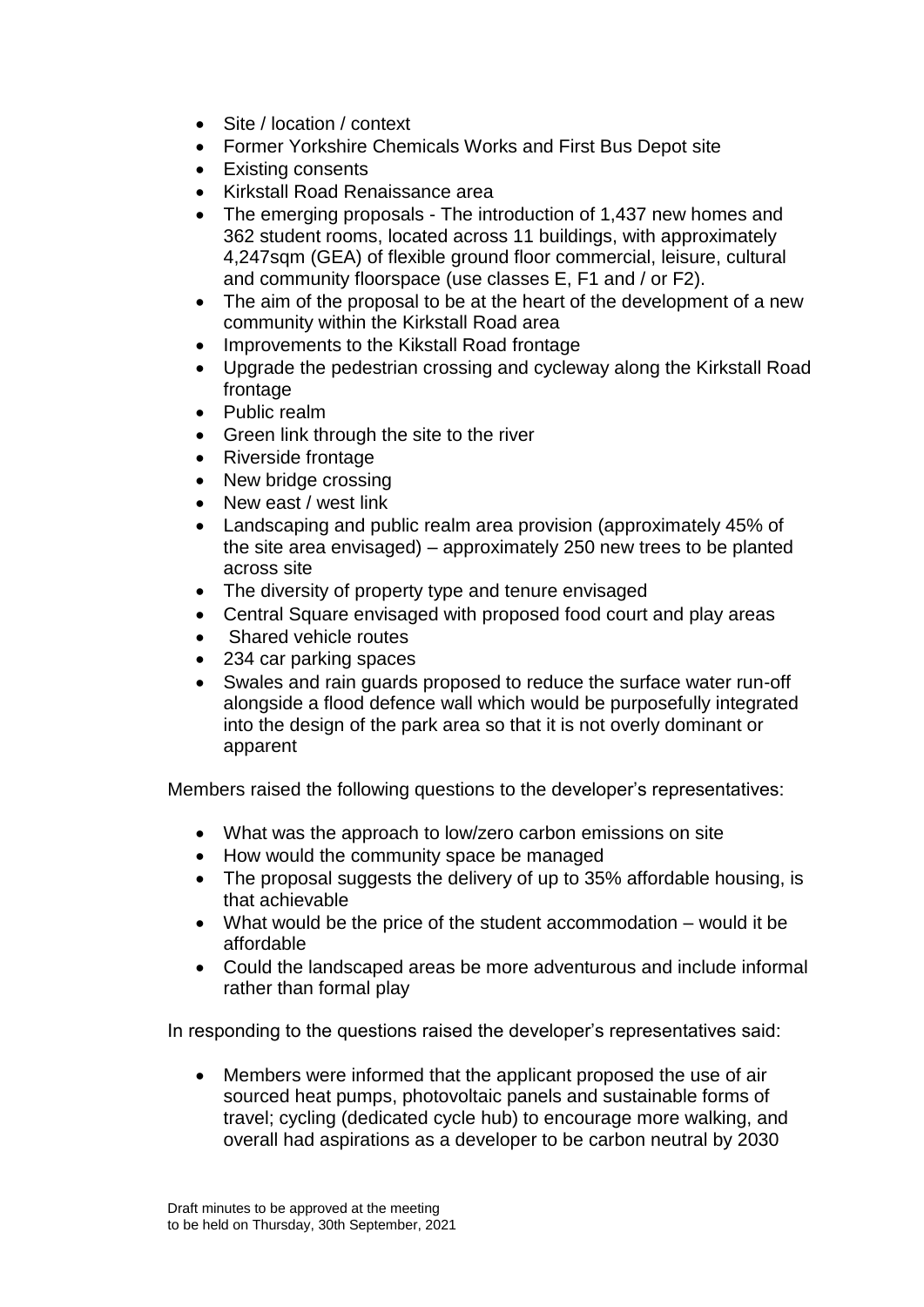- It was reported that the developers would work with the residents to set up not for profit organisations, the community use areas would be set up to be flexible
- Members were informed the aspiration was to deliver up to a level of 35% affordable housing subject to grant funding.
- It was reported that discussions were still on going with regard to choosing the operator of the student accommodation, but that efforts would be made to ensure this was also affordable
- The Architect confirmed that the intention was to create adventurous play areas/ landscaped areas to be less formal.

In offering comments, Members noted the following:

- Members welcomed the concept and innovative nature of the development, in particular the strong community aspect and the riverside linear park
- Members welcomed the target for affordable housing
- The central square area was promising, but in some areas the proposed greenspaces appeared to be broken up
- The appearance of the residential accommodation blocks were too uniform and corporate, could the blocks be more individual

In offering comments on the questions posed in the Officer Report:

- Members were supportive of the proposed uses on the site, subject to the appropriate sequential tests
- Members were supportive of the emerging layout and scale of the development
- Members were supportive of the emerging approach to Highway improvements and parking
- Members were supportive of the emerging approach to biodiversity and the public realm

The Chair thanked the developers for their attendance and presentation suggesting that Members appeared to be generally supportive of the development.

# **RESOLVED –**

- (i) To note the details contained in the pre-application presentation
- (ii) That the developers be thanked for their attendance and presentation

### **70 Date and Time of Next Meeting**

Draft minutes to be approved at the meeting to be held on Thursday, 30th September, 2021